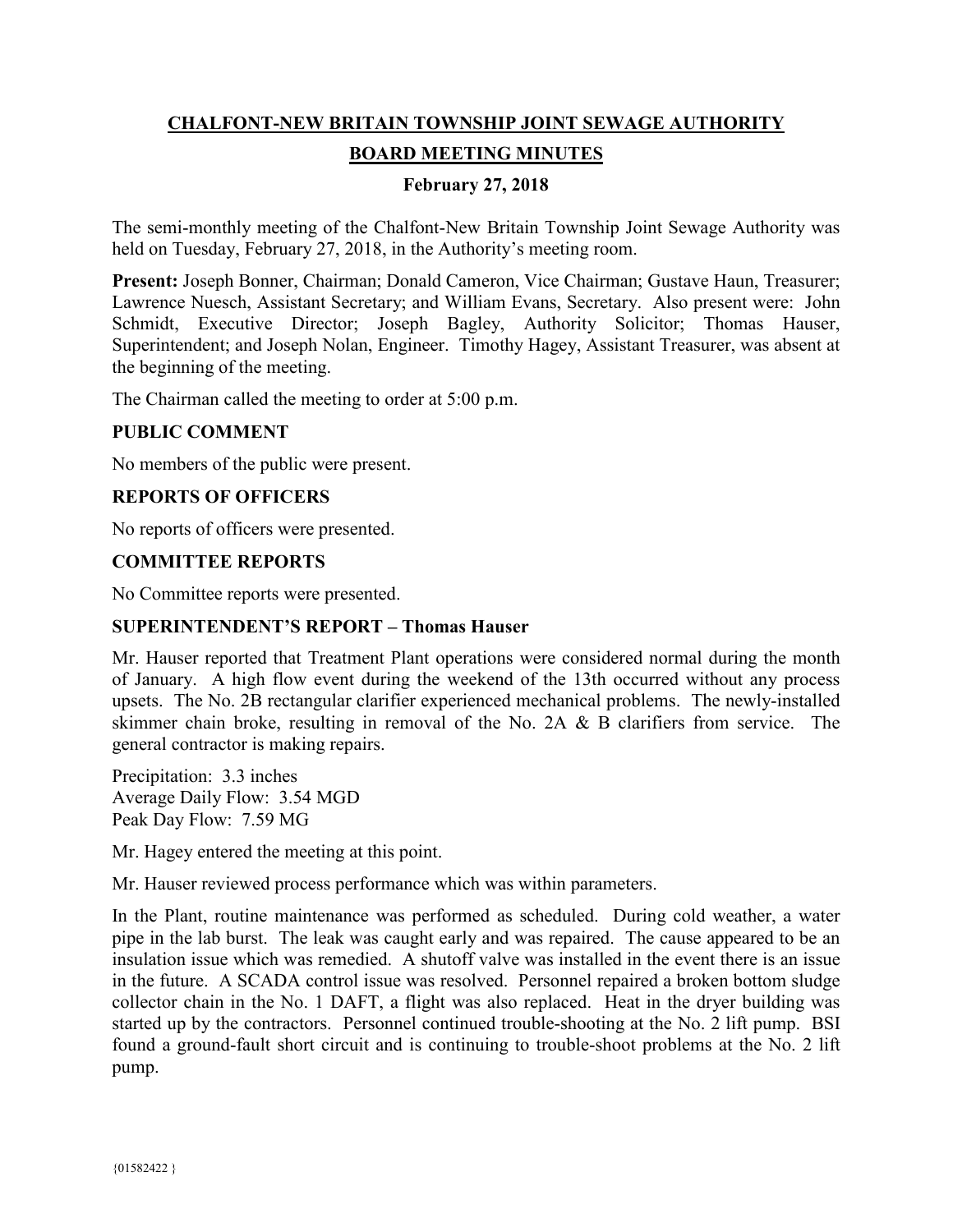In the collection system, personnel marked PA-One calls. Connections at Lots 41 and 42 in the Colebrook Project were inspected. Meters were read and worn parts were replaced on the lateral camera.

In response to questions, Mr. Hauser reported that a couple of ceiling tiles were damaged in the laboratory as a result of the water leak but nothing else. Insulation was moved back into place where it had been peeled back in certain locations. Both building insulation and pipe insulation was added at the site of the leak.

There was a brief discussion, in response to a question, regarding electrical lockout policies. Mr. Hauser confirmed that the Authority generally follows an electrical lockout policy.

## **EXECUTIVE DIRECTOR'S REPORT – John E. Schmidt**

Mr. Schmidt reported on information received regarding Bucks County Water & Sewer Authority's Lateral Maintenance Program and contact he had with New Britain Township about the Program.

There was a general discussion about the Bucks County Water & Sewer Authority Lateral Maintenance Program. The consensus was reached that Mr. Schmidt will contact the Borough regarding the same issue and Mr. Bagley will contact Solicitor Peter Nelson regarding the Township's inquiring about the Lateral Maintenance Program.

Mr. Schmidt reported that he will go over the Preliminary 2018-2019 budget at the next meeting.

Mr. Schmidt asked if there were any changes to the February 13, 2018 minutes. None were offered.

## **ENGINEER'S REPORT – Joseph Nolan, P.E.**

Mr. Nolan reported that certain stormwater management facilities have been installed as required by Doylestown Township in connection with the Phase III Project. Such facilities will retain additional runoff from rain.

Mr. Nolan reported that the conveyor in the dryer building will be started up next week. Final grading and seeding will take place soon. The Phase III Project is getting close to the end. Mr. Nolan reminded the Board that there is still another contract to be let out regarding final paving of the entire site. Mr. Nolan expects that to take place in the Summer.

In response to a question about landscaping, Mr. Schmidt responded that they will take a look at landscaping once the Project is completed.

A question was asked about a vacancy for an electrician and for an operator. Mr. Schmidt responded that he has an interview already scheduled with an electrician this week.

A question was asked about the fire companies which responded to the fire last May. There was a general discussion, without any conclusion, about possibly doing something for the responding fire companies.